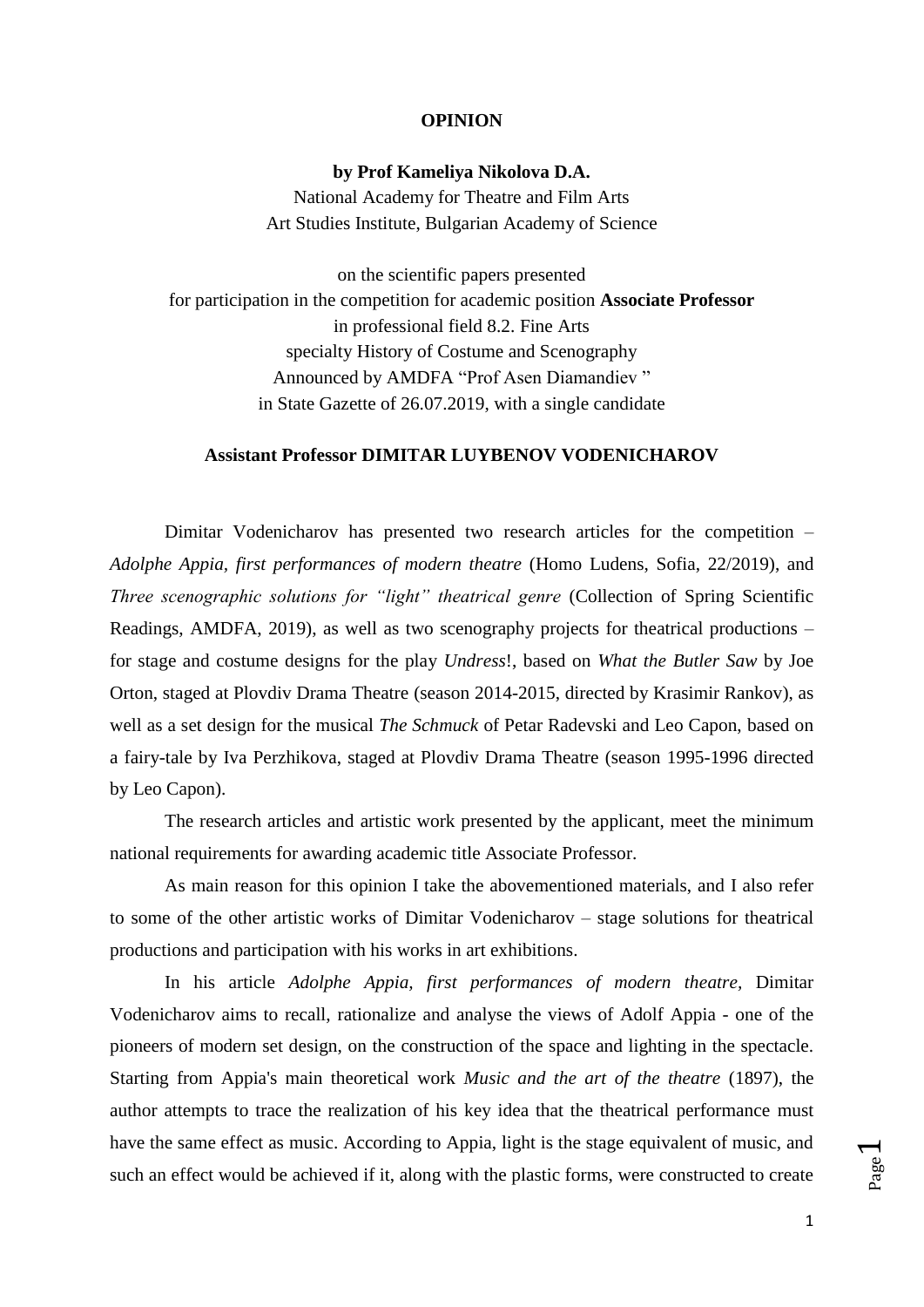a synthetic overall atmosphere and rhythm that would touch the viewer's "soul" continuously and totally. Discussing Appia's well-known stage solutions in several productions of Wagner's operas, Dimitar Vodenicharov attempts to reconstruct the Appia principle for the construction of conditional stage space, using striking combinations of horizontal and vertical planes, stairs and different stage levels, and uniting them into a new fictional reality with stage lighting.

As an acting set designer and scenography teacher, what he looks for in these reconstructions and in their rationalization, is both strategies, which he can use and develop in his practice, and above all, appropriate examples for work with the students, which is *one of the important contributions* of this historical and theoretical text.

The other theoretical text proposed by Dimitar Vodenicharov – *Three scenographic solutions for "light" theatrical genre*, presents and comments on his designs for the set design and costumes of three musicals, staged at Plovdiv Drama Theatre in tandem with the director Leo Capon in the period 1995 – 2001. These are *The Schmuck*, staged by Peter Radevski and Leo Capon, and *God is Innocent*, with music by Peter Radevsky and text by Martin Karbowski, and *The Wizard of Oz, by* of Lyman Frank Baum's *The Wonderful Wizard of Oz*.

In the curious self-reflection of the author on his own work, I would like to highlight as *contributuion* his attempt to trace and comprehend his lasting interest in the dynamic conditional space, an integral part of which is the creative use of the stage lighting, also evident in his studies of stage design history, and especially the modern ideas of Adolf Appia.

The two stage design projects, presented by Dimitar Vodenicharov, for the comedy *Undress!* directed by Krasimir Rankov, and the musical *The Schmuck*, with Leo Capon as director, convincingly add to his preference for bright and unexpected spatial solutions evident in his theoretical texts, such as ladders, moving elements and light-reflecting materials that provide rapid and impressive changes and transformations of the acting environment in the musical. Insofar as this genre as a whole, and in particular, its spatial layout and rationalization from the point of view of scenography, are almost absent in both the theatrical practice in Bulgaria and the theatrical science, then Dimitar Vodenicharov's attempts to work in this direction and analyse his searches and the results achieved, are *another significant contribution* to the discussed productions.

I have no comments and recommendations on the materials presented for the competition. I do not personally know Dimitar Vodenicharov, but my acquaintance with his theoretical texts and analyses of stage design solutions of the mentioned productions, as well as my impressions of other scenography projects and works of art, convince me of his